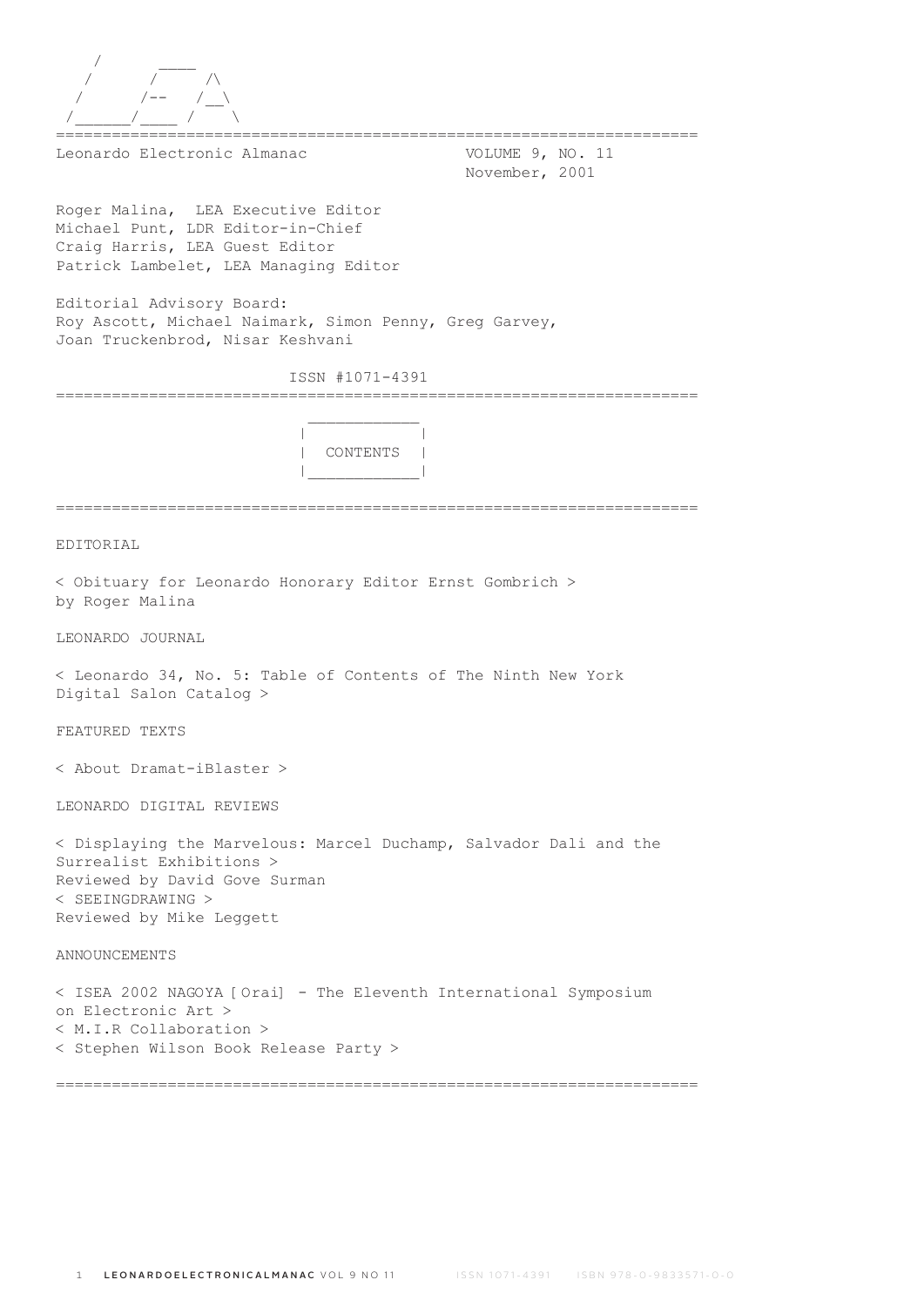

=====================================================================

< Obituary for Leonardo Honorary Editor Ernst Gombrich > by Roger Malina, E-mail: <leo@mitpress.mit.edu>

Leonardo Honorary Editor Ernst Gombrich died in London on 3 November, 2001. An art historian perhaps best known for a series of influential books, including "The Story of Art" and "Art and Illusion," he joined the Leonardo editorial board in 1979. He was a frequent reviewer and was active in Leonardo projects, such as "The Meaning of Order in Art in Science."

Gombrich was born in 1909 in Vienna and fled to London in 1936, joining the Warburg Institute. "The Story of Art" first appeared in 1950 and is still in print, with more than 15 updated editions. With "Art and Illusion," he elaborated a number of propositions that sought to use contemporary psychology in understanding the power of visual images. This topic continues to be an ongoing strand of research and inquiry appearing in the pages of Leonardo.

I remember Gombrich's presence at a Leonardo Editorial Board meeting in the early 1990s, when we were discussing the use of the still nascent Internet medium to work with the growing Leonardo professional community. He was enthusiastically supportive of this initiative and remained strongly supportive of the Leonardo mission to discuss the contemporary arts within the context of science and technology and to draw on the international community of researchers, scholars and artists that are preoccupied by these issues.

He published a number of texts and letters in Leonardo, most notably discussions with Rudolf Arnheim and James Gibson around the topic "The Meaning of Order in Art and Science," a discussion that prefigured new sources of ideas on this topic arising from network theory and the science and mathematics of complexity and chaos.

A particular strength of the Leonardo network, a network that has supported Leonardo publications since 1967, is the bridging of generations. For example the generation of Gombrich built, in the pre- and post-Second World War era, the theoretical bases of many of the discussions that are now current in the Leonardo community among researchers and practitioners born in the 1980s.

The passing of Gombrich is far more than the turning of a page in the history of the Leonardo community, and his influence will continue to be evident. We can only encourage current practitioners and researchers to be more aware of the long discussions and historical bases that nourish current excitement in our field.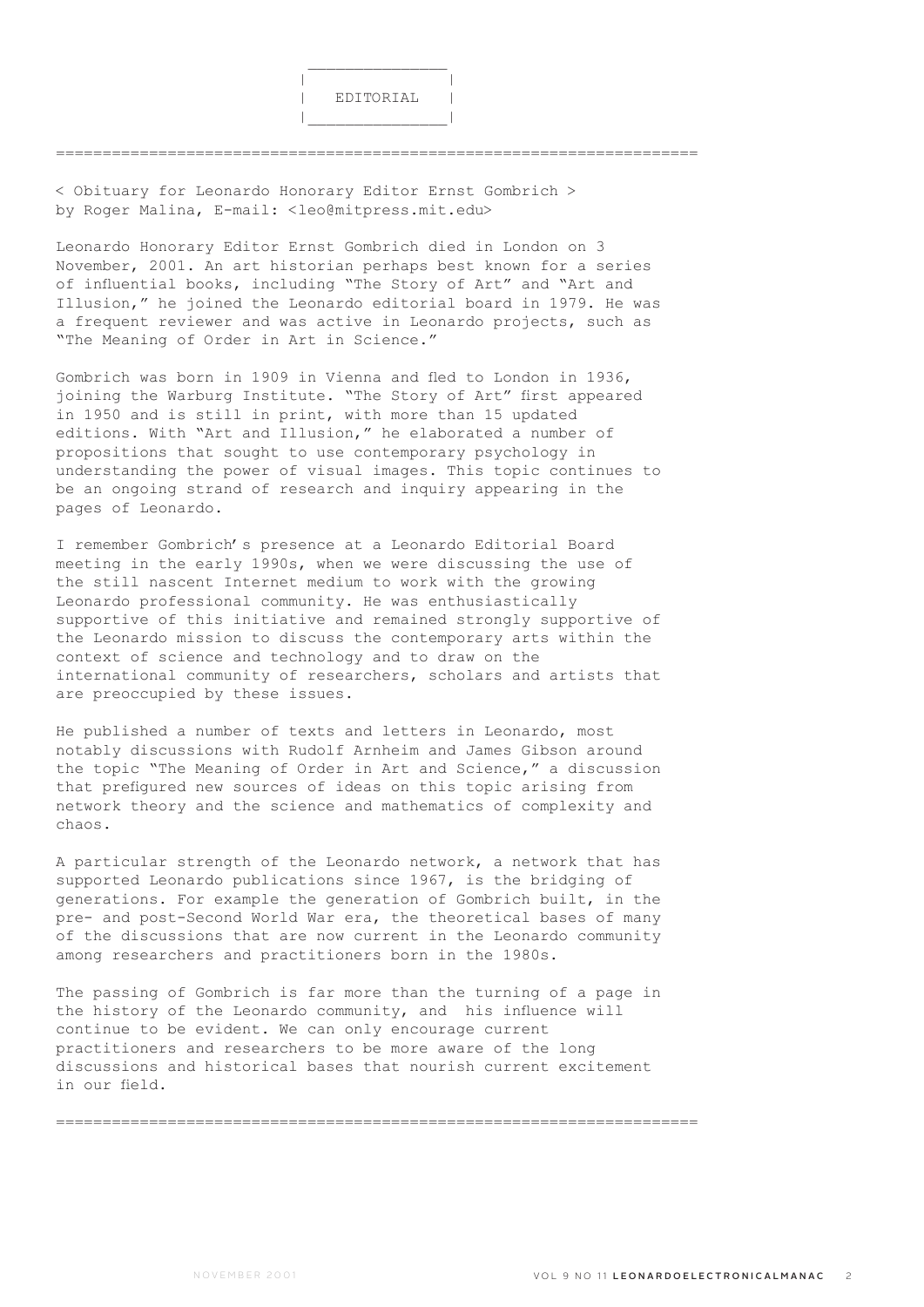$\frac{1}{2}$  , and the set of the set of the set of the set of the set of the set of the set of the set of the set of the set of the set of the set of the set of the set of the set of the set of the set of the set of the set

|\_\_\_\_\_\_\_\_\_\_\_\_\_\_\_\_\_\_\_\_\_|

===================================================================== < Leonardo 34, No. 5 (2001): Table of Contents of The Ninth New York Digital Salon Catalog > Contents -------- Bruce Wands: Director's Statement Christiane Paul: Editor's Introduction Digital Salon Essays -------------------- Richard Merritt: Memory Arts to the New Code Paradigm: The Artist as Engineer of Virtual Information Space and Virtual Experience Peter Anders: Anthropic Cyberspace: Defining Electronic Space from First Principles Joseph Nechvatal: Towards an Immersive Intelligence: Nervous Views from Within Bill Seaman: Recombinant Poetics | VS | OULIPO Dante Tanzi: Observations About Music and Decentralized Environments Luisa Paraguai Donati and Gilbertto Prado: Artistic Environments of Telepresence on the World Wide Web Patrick Lichty: An Alpha Revisionist Manifesto Arike Ando: What are People for? G.H. Hovagimyan: Art in the Age of Spiritual Machines Digital Salon Catalog --------------------- Jurors' Statements Computer Animation, Gallery Artworks, CDs, Web Sites Exhibiting Artists Jury Artists' Statements Leonardo/ISAST News

=====================================================================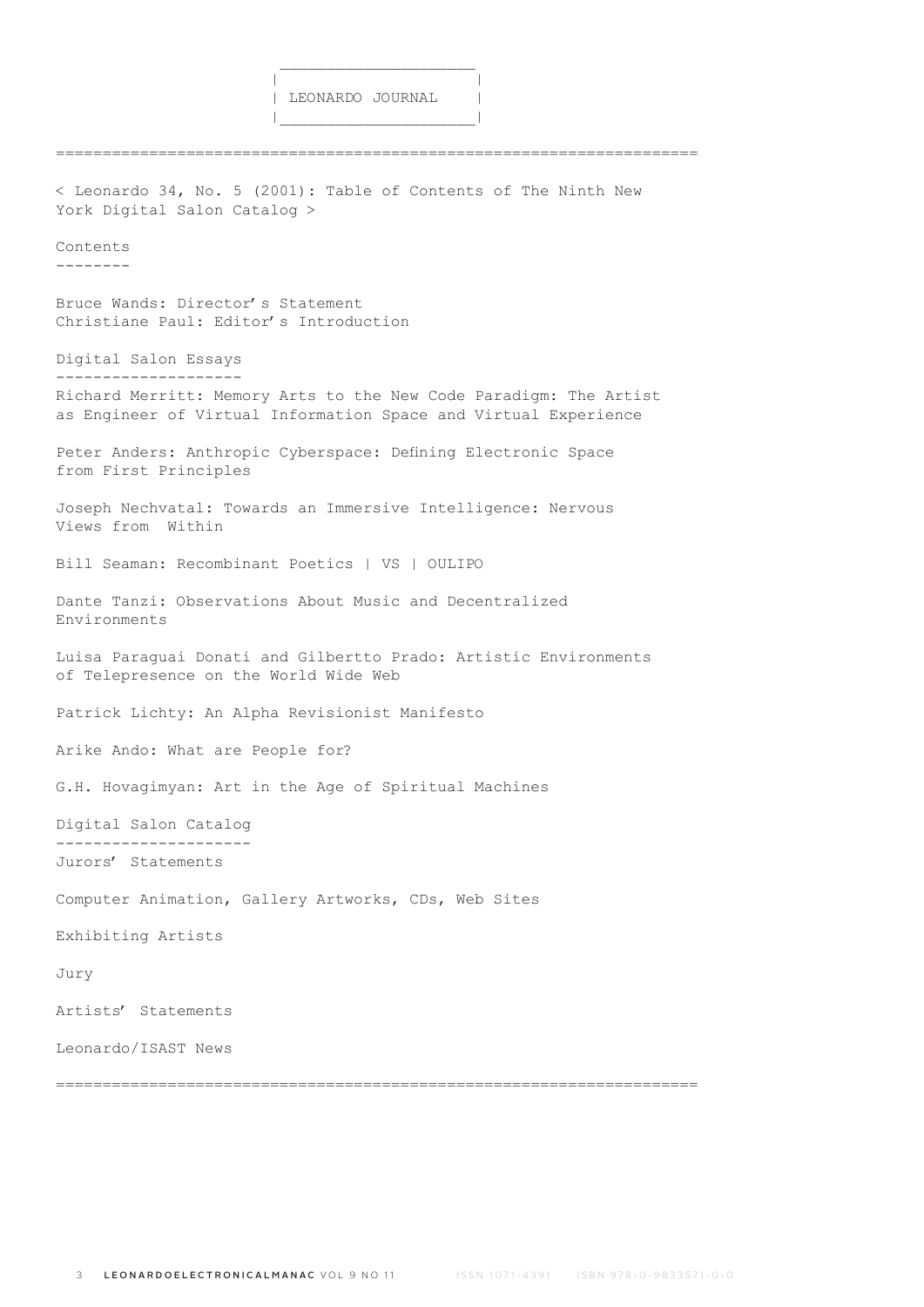

=====================================================================

< About Dramat-iBlaster >

Created by Mike Roy, E-mail: <mikeroy@integratedArts.com>.

## Background

----------

I began working in photography in the late 1970s and soon became interested in the tension between the expressive and forensic aspects of the medium. Like others, I could not resist playing with the deceptively "factual" nature of photography. I began photographing staged events and performances and presenting them as artless "snapshots." I modified cameras, "prepared" film and manipulated prints to the point that it made more sense to draw and paint the imagery I wanted to create.

I wanted images to interact with the viewer, and the static nature of visual art frustrated me. I made sculptural paintings and sequential images to create narrative. I made multimedia environments using all sorts of media and processes, and environmental design interested me so much that I began to work as an architect.

But the architectural environment is essentially passive, and only as interesting as what people do with it. In general, people do not want or need the architectural environment to intrude into their lives. I was ready to go back to staging events and performances, so I went to film school.

I arrived at the University of Southern California (USC) film school as post-modernism and the Web were energizing creative work, exploring the dynamics between creators and consumers of media. The hyperlink (and lots of cheap computing power) meant that a "text" could come alive in a way very different than how films, novels, paintings and games had existed in the past.

Interactive media knits together elements that have not previously had a reason to be integrated: audience participation, narrative, sound, images and all sorts of metaphoric, digitally mediated "spaces." How should these media elements come together to form an interactive work that is more than the sum of its parts?

#### Combining Game-Play and Dramatic Structure ------------------------------------------

Dramat-iBlaster is an interactive artwork that encourages exploration and audience participation, like a game, while maintaining a narrative, like a movie. I wanted the interactorÕs open-ended experience to have momentum, consequences and rising action, culminating in a resolution of the primary conflict. It sounds pretty serious, not to say dull, and of course I have not come close to doing all that; but here is an amusing interactive entertainment.

### Dramat-iBlaster as a Teaching Tool ----------------------------------

A classic problem in the production of narrative interactive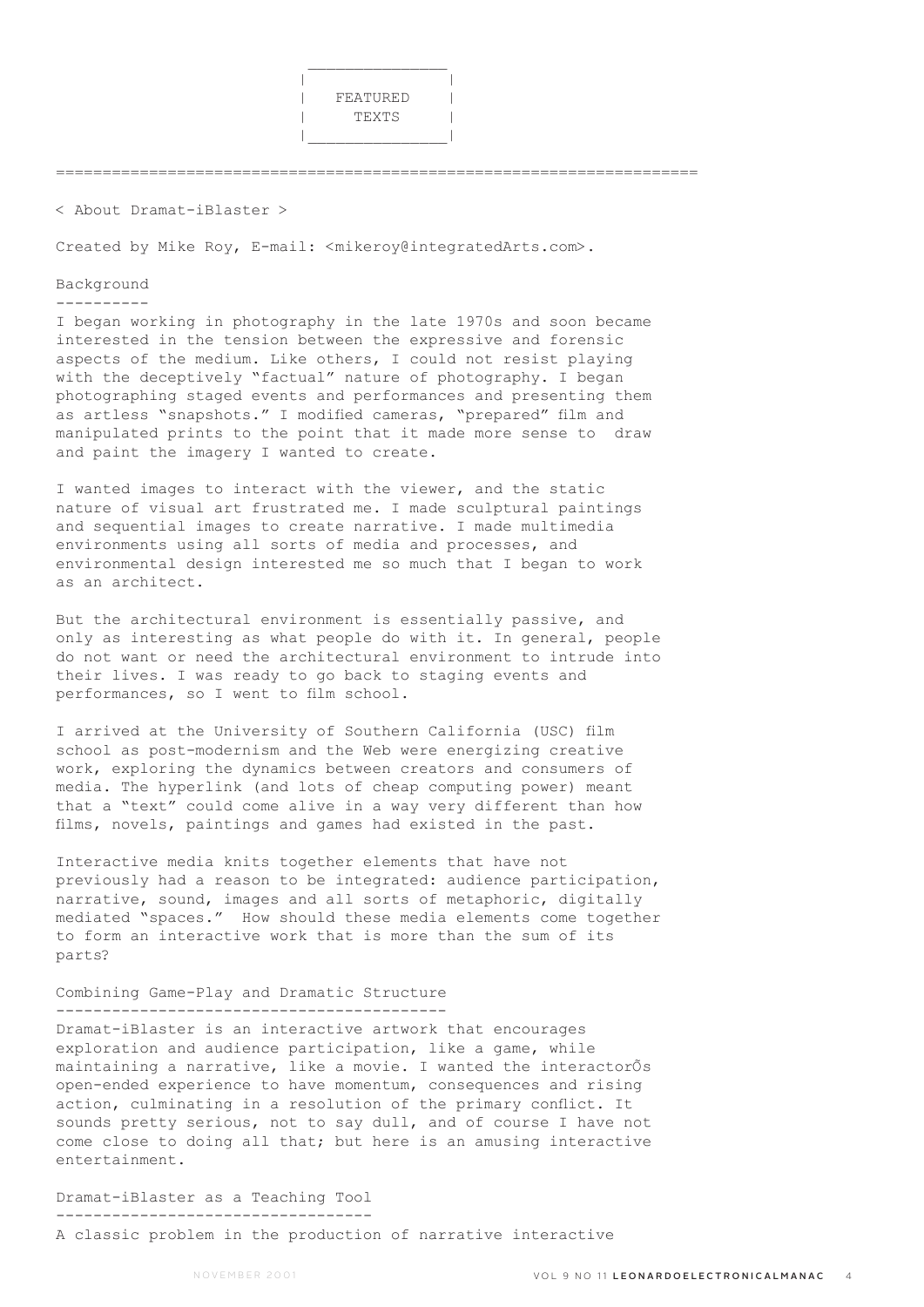media is the creation of dramatically compelling consequences for every interactive option within the storyworld. The number of potential story situations grows exponentially with the amount of audience interaction and the sheer number of options creates daunting production demands. Dramat-iBlaster is a prototype for a teaching tool that takes advantage of this content creation problem to engage large numbers of student writers, animators, sound designers and programmers in the creation of an ongoing, Web-based, collaborative artwork.

Ideally, student production units would be spread all over the world, bringing diversity to the project and implementation of its interactive media elements. Dramat-iBlaster is delivered through MacromediaÕs Flash application. If implemented as a teaching tool, any number of students, teachers and artists with access to Flash and the Web could build their own Dramat-iBlaster spin-offs, creating new stories and longer form narratives.

For more information about Mike Roy's work, please visit his portfolio website at: <http://www.integratedArts.com>.

===================================================================  $\mathcal{L}_\text{max}$  and  $\mathcal{L}_\text{max}$  and  $\mathcal{L}_\text{max}$  and  $\mathcal{L}_\text{max}$ 

=====================================================================

 | | | | LEONARDO DIGITAL REVIEWS | 2001.11 |

|\_\_\_\_\_\_\_\_\_\_\_\_\_\_\_\_\_\_\_\_\_\_\_\_\_\_\_\_\_\_\_\_\_|

This month, Leonardo Digital Reviews is pleased to welcome two guest reviewers tackling different texts on Marcel Duchamp. Kieran Lyons, a researcher at CAiiA, looks at "Duchamp: Love and Death, even," the new book by Juan Antonio Ramirez, and finds it rather too dispersed for its own argument. On the other hand, David Gove Surman, an animator and theorist, finds Lewis Kachur's "Displaying the Marvellous: Marcel Duchamp, Salvador Dali, and the Surrealist Exhibitions" an important contribution to the ever-expanding Duchamp bibliography that always seems to threaten to capsize art into theory. In contrast, Mike Leggett's review of the DVD, "Seeing Drawing," identifies a valiant and worthwhile effort by non-theorists to catalog and experiment with drawn images through the digital possibilities of DVD. Leggett's conclusion is that this medium provides a worthwhile and valid encounter with a practice that, in my view, has been somewhat overshadowed in the last century as a subordinate (or even occult) form of artistic practice.

Michael Punt

Editor-in-Chief Leonardo Digital Reviews

\*\*\*\*\*\*\*\*\*\*\*\*\*\*\*\*\*\*\*\*\*\*\*\*\*\*\*\*\*\*\*\*\*\*\*\*\*\*\*\*\*\*\*\*\*\*\*\*\*\*\*\*\*\*\*\*\*\*\*\*\*\*\*\*\*\*\*

Duchamp, Love and Death, even

By Juan Antonio Ramirez, trans. A.R. Tulloch. Reaction Books Ltd., London, 1998. 291 pp., illus., trade. ISBN: 1-86189-027-3.

Reviewed By Kieran Lyons. E-mail: <kieran.lyons@newport.ac.uk>.

AndrŽ Breton, writing in his essay "The Lighthouse of the Bride"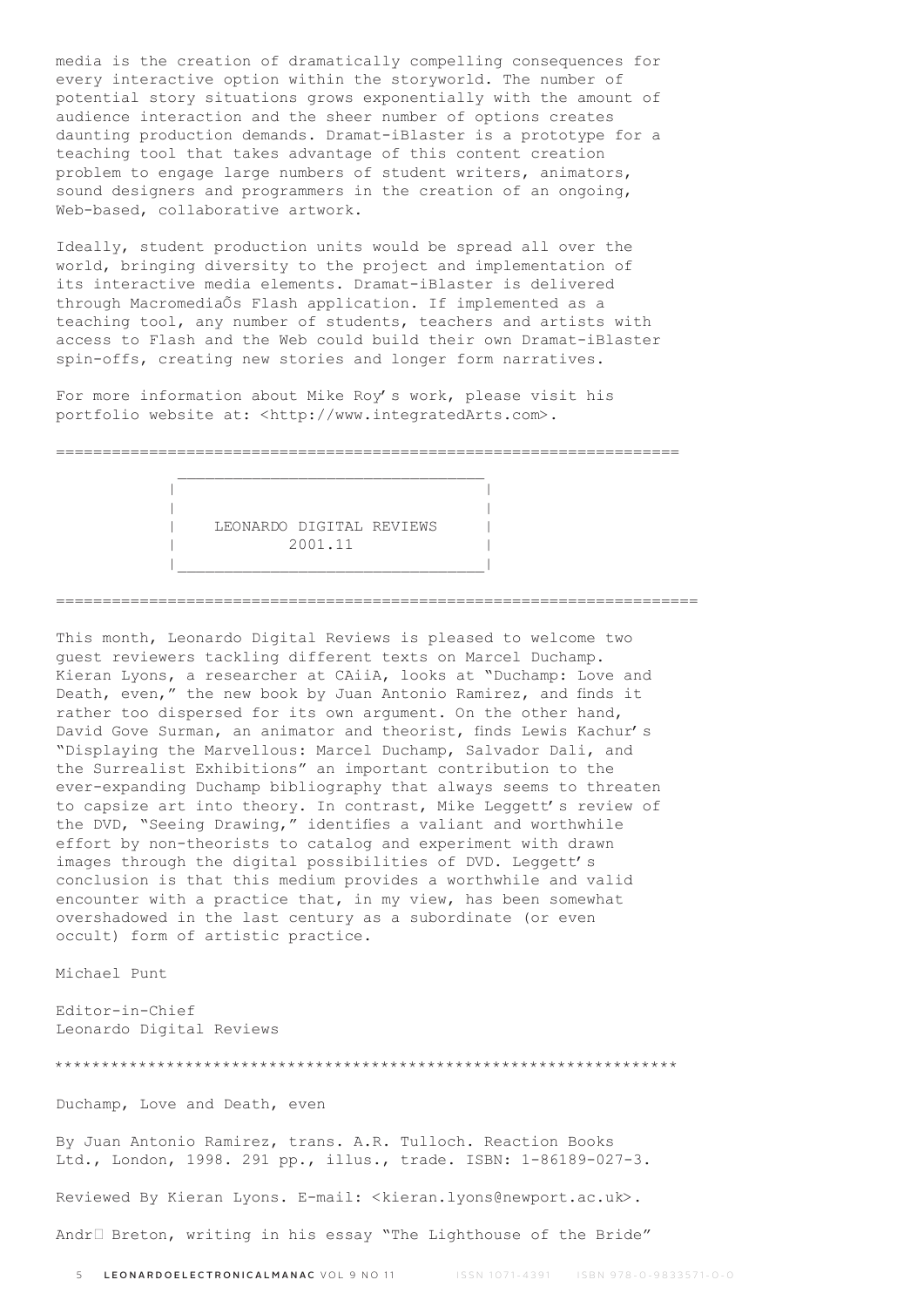(1945) about Marcel Duchamp, mused that "It will be of great interest, some day, to explain the full meaning of all these [Duchamp's] projects," and to try to unravel the law whereby they progress.

Duchamp was 58 at the time and had, in fact, been carefully preparing for the possible explanations that Breton was anticipating in his text. Between 1914 and 1966, he would release a series of notes in collections that were intended to smooth a path towards his complex methodologies and concerns. The first of these, "The Box" (1914) was augmented by later publications, "The Green Box" (1934), "The Box in a Valise" (1941), "The White Box" (1966) and the "Operating Instructions" for "Given: 1. The waterfall, 2. The illuminating gas (1967)." After Duchamp's death, a final set was released in French, under the title "Marcel Duchamp: Notes" (1980), followed by its English translation in 1983. These notes have provoked a stream of publications in English as well as further offerings from Europe and elsewhere. One of these is Juan Antonio Ramirez's "Duchamp: Love and Death, even," originally published in Spanish and subsequently translated into English. It provides a useful but problematic addition to the canon.

Ramirez's aim is to project a beam of light over Duchamp's career. The first to be illuminated are the Munich works from 1912, with the sweep finally arresting in 1966 on his last installation, "Given: 1. The waterfall." The last section of the book discusses this work through a variety of sources, while giving particular attention to the 1967 "Operating Instructions," and Ramirez, good lighthouse keeper that he is, follows its directives, completes his examination and switches off the lamp. Unexpectedly, it flickers back on again and we see for an instant, illuminated at the end of Duchamp's life, a spectral parade of his earlier works. They appear in a swift sequence of nine "representative" works, displayed across nine consecutive pages. This emphasis recalls Ramirez's preoccupations with the erotic conjugations of the number 69, which he is at pains to reveal in Duchamp's work (leading to prurient speculations that he might have discharged his survey even more hastily over six pages, rather than nine). In any event, Ramirez makes quick work of these early pieces, which include such accomplishments as "The Nude Descending a Staircase No. 2" and a selection of fauve and symbolist works, all of which inherently support the erotic focus of Ramirez's book. As the lamp fades on the last pages, we see his select bibliography with its numerical sub-heading: "69 Books."

Ramirez limits his main survey to the works that can be traced to the production of either the "Large Glass" or of "ftant donn<sup>[]</sup>s." Through this process, the reader is introduced to the book's central thesis and its strongest and most attractive feature. This is the identification of the two great works as the two brightest stars of a constellation that hold in their orbit a discrete network of satellite objects and artifacts. All the works discussed in the main text are held in a pattern that determines their orientation towards one or other of the two major works. The review begins with a survey of the ready-mades. Ramirez provides an analysis of each work, in a linear progression that creates in the mind of the reader an imaginary diagram, forming a meta-commentary on the original notes that Duchamp had conscientiously provided. In his analysis, Ramirez gives a great deal of detailed information drawn from sources taken from contemporary advertising. These images contribute a wealth of visual material that purposefully animates the pages of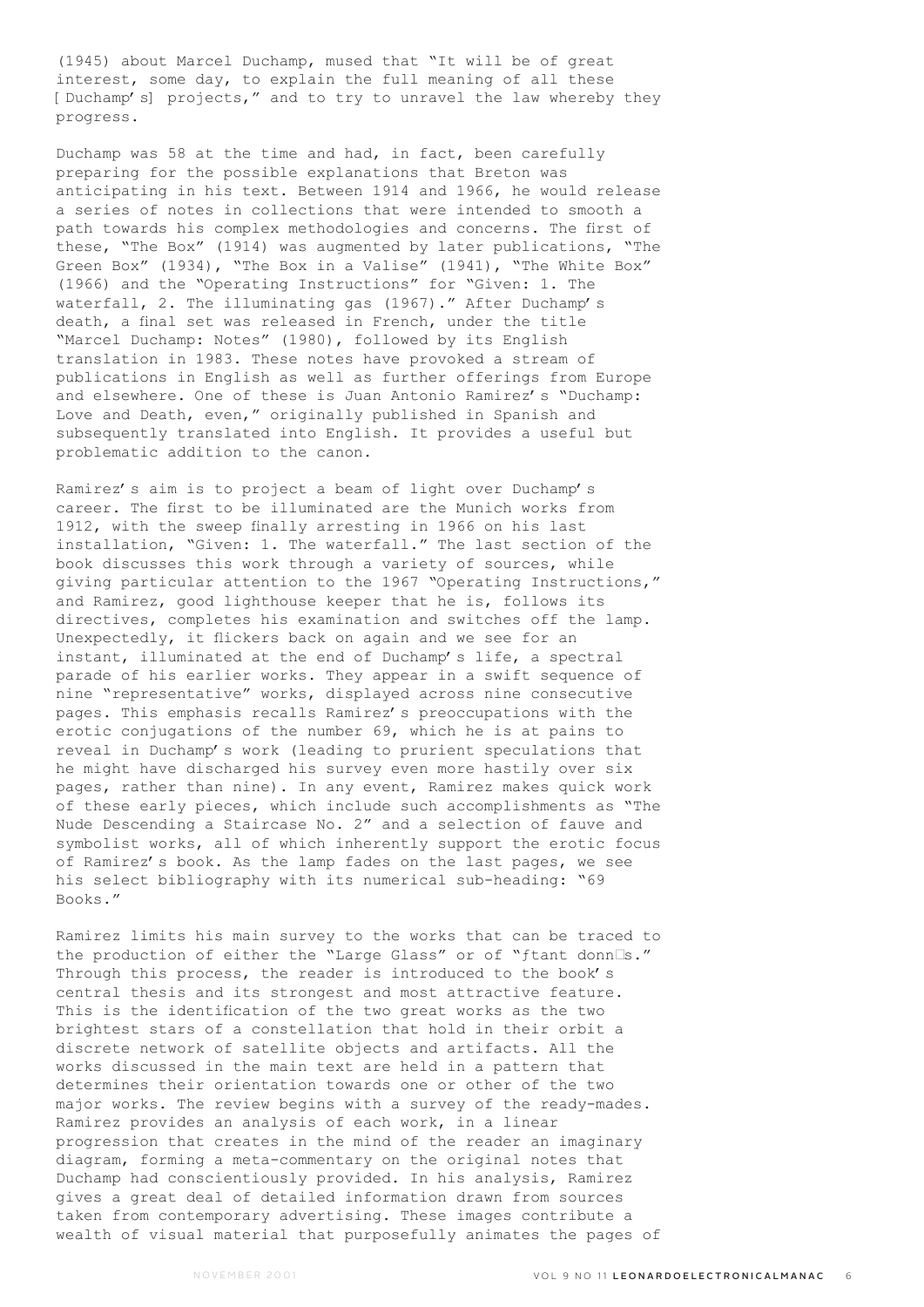the book while giving the reader a visual key to the material that lies ahead. At some point, however, one has to ask questions about this methodology. Duchamp's background, after all, was patrician; his father was a country solicitor, not a tradesman, and in these and subsequent surroundings one wonders where he would have encountered so many catalogs for products as varied as hydraulic pumps, porcelain sanitary ware, agricultural machinery and electrically enhanced corsetry. The ready availability of these resources allows Ramirez to devote as many pages to a work like "Fountain" (1917) as he does to the entire section on the "Representative Works" of 1902-12.

Nevertheless, the chapters on the "Large Glass" are insightful and show Ramirez at his best. They are packed with useful illustrations that superimpose images from the Glass and the corresponding drawings from the Notes. Ramirez handles his material for the lower section of the "Large Glass" particularly well and his ordering of the component parts into two mutually incompatible systems demonstrates clearly the intentional inadequacies of Duchamp's celebrated mechanism. The book is painstaking in its detail, but leads the reader through an examination of minutiae that rarely steps back to consider the larger implications that make this work so attractive to succeeding generations of artists. Ramirez refers to Duchamp's general project and "The Large Glass" in particular as being "globally interactive;" it would have been interesting to have him expand further on this theme.

"Duchamp, love and death, even" falls between stools in terms of its readership. It is insufficiently comprehensive for a general introduction (Ramirez's sketchy treatment of the early work before Munich has already been addressed) and elsewhere his emphasis on "The Large Glass" and "ftant donn□s" leaves important areas of practice without adequate coverage. The mysterious role played by Rrose S<sup>llavie</sup> would in any reasonable analysis occupy more space in a general work than s/he does here. It is paradoxical, therefore, that Ramirez's spotlight is on the erotic interpretation of Duchamp's work. His contribution brings much close detail to bear without significantly changing the pattern of an already burdened area of research.

\*\*\*\*\*\*\*\*\*\*\*\*\*\*\*\*\*\*\*\*\*\*\*\*\*\*\*\*\*\*\*\*\*\*\*\*\*\*\*\*\*\*\*\*\*\*\*\*\*\*\*\*\*\*\*\*\*\*\*\*\*\*\*\*\*\*\*

< Displaying the Marvelous: Marcel Duchamp, Salvador Dali, and the Surrealist Exhibitions >

by Lewis Kachur. MIT Press, Cambridge, MA, 2001. 259 pp., illus. Trade, \$34.95. ISBN: 0-262-11256-6.

Reviewed by David Gove Surman. E-mail: <david\_gove\_surman@yahoo.co.uk>.

In "Displaying the Marvelous: Marcel Duchamp, Salvador Dali, and the Surrealist Exhibitions," Lewis Kachur notes, with meticulous detail, the integral characters, exhibition motives and locations of these exhibitions. In Chapter One, Kachur details the development of the surrealist group, observing that they were not the first to utilize the potential of the display environment. He also carefully states the surrealist theme of exhibition as both subject and producer of political meaning. Detailing the International Surrealist Exhibition, the work of the chief exponents and, more importantly, the relationships between them, Kachur is quick to add persona to the previously somewhat two-dimensional history. He notes the nascent tension between Breton and Eluard, founded (one concludes from Kachur's detailed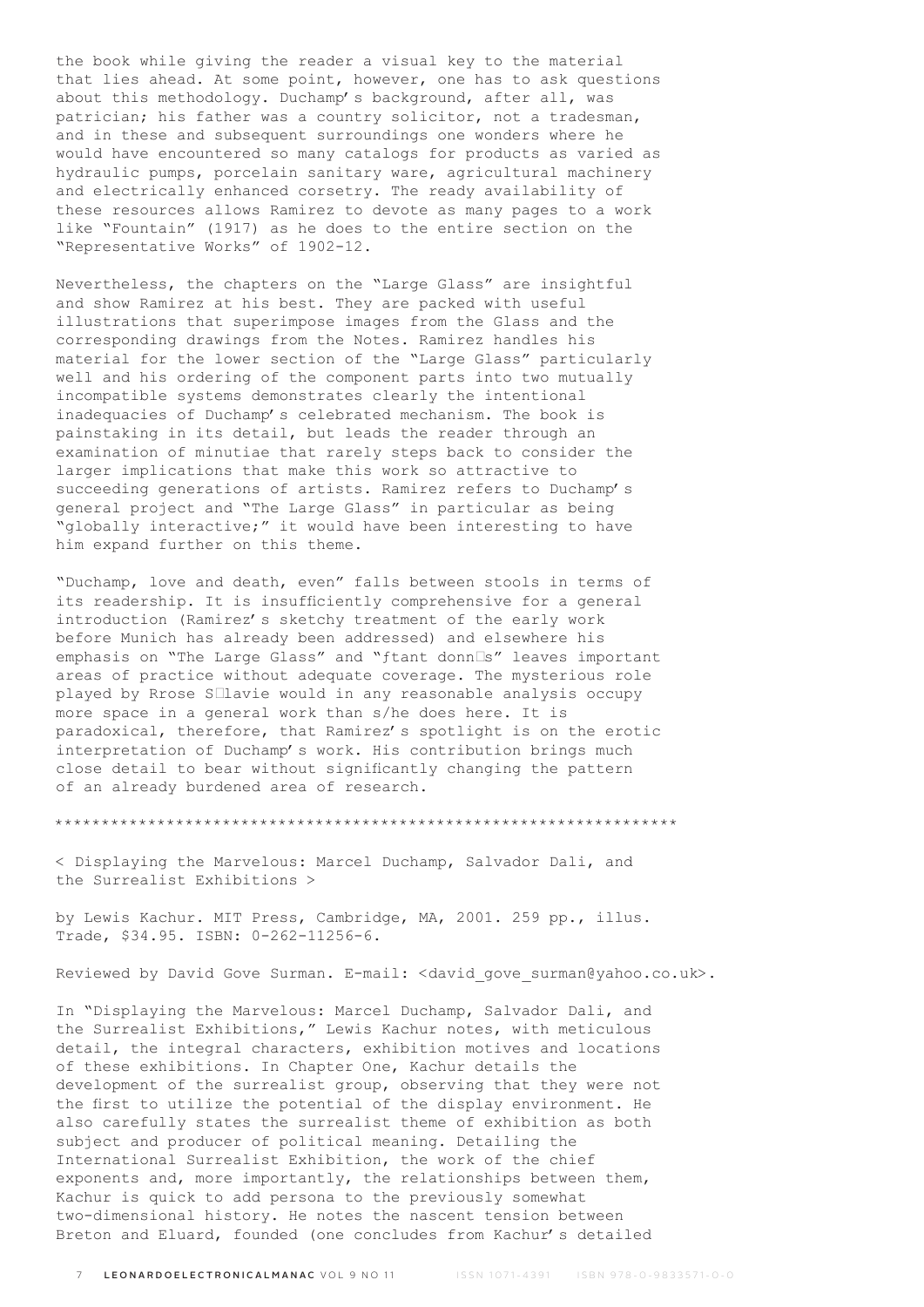account of their involvement in the 1938 exhibition preparation) in the conflicts between art, commerce and politics, so central to the surrealist manifesto.

Chapter Two centers on Kachur's argument around the symbiosis of environment and spectator and the use of "objet du surr $\square$ alisme," discussing Breton, Dali and Duchamp in the context of what has become "controversial" in conceptual art. The use of a parade of mannequins customized by the surrealist artists adds a noteworthy debate on the somewhat lyrical early interpretations of Freud and their influence on contemporary world-views. The potential for political forethought within the surrealist mindset is embodied in Duchamp's "1200 Coal Sacks" - pre-empting the wartime sensibilities that were to rule Parisian life shortly after. Here too we find the symbiotic tension between the surrealist fetish object and the found object. The outcome, Kachur posits, is a similar symbiosis of art and fashion key-stoned by the cooperative of Dali and designer Elsa Schiaparelli.

The percolation of the surrealists into the American mindset forms the hub of Chapter Three. Kachur here makes note of Dali's repeat of the original show - a distinct and consumable display of his surrealist "product." The eponymous 1938 World Trade Fair forms the greater body of this chapter and is, as Kachur points out, perhaps the most telling of all the surrealist "spaces" in its reports on audience interface and response. Central to Kachur's surrealist history is the repeated cerebral fetishization of the female form - the combination of mannequin and performer within said spaces and the treatment and display of the "marvel" of femininity. The public's response to such themes tells of the niche that the consumer surreal of the 1930s and 1940s had carved, that of a disorienting, though wholly pleasurable, "peep-show." Chapter Four details the implicit tragedy of surrealism. In coming together as a group of equals (reflective of earlier communist motives), often a single piece, "marvelous" as it was often intended to be, seemed to steal the show, so to speak - often to the (arguable) detriment of the encompassing works. Duchamp's "Mile of String" and its discourse/deconstruction of the function of work in the gallery space embodies Kachur's point and is featured in the book as part of its design.

In Chapter, Kachur speaks on Peggy Guggenheim's Art of this Century Gallery and the increase in "a form of spectator involvement." He then speaks of the artistic tangents that extended from the original surrealist works, notably Eva Hesse (and other female artists) emulating and reinventing the string works of Duchamp. Kachur's conclusion inserts the surrealist debate into our modern world view, asserting its contribution to debate on the body, gender and sexuality - especially those within the constructed "exhibition" space. He seems to conclude that surrealism is a study in longevity - that in its drifts from logistical to poetical to political and to commercial, it could have only ever survived in the spaces discussed. In its fragility of statement and miasmic ideology, the ability to capture the potential of the chosen space pulled it through to (commercial) success. Kachur's work makes for a compulsory (and beautifully presented) read for those with an interest in key debates surrounding the body and its interiors/exteriors so prevalent today. One thing that does puzzle for a book so closely researched is the absence of the photographer Lee Miller, who was also lover to both Penrose and Man Ray. Otherwise the book is extensively detailed, adding depth to the characters, previously undefinable in the literature. Overall, "Displaying the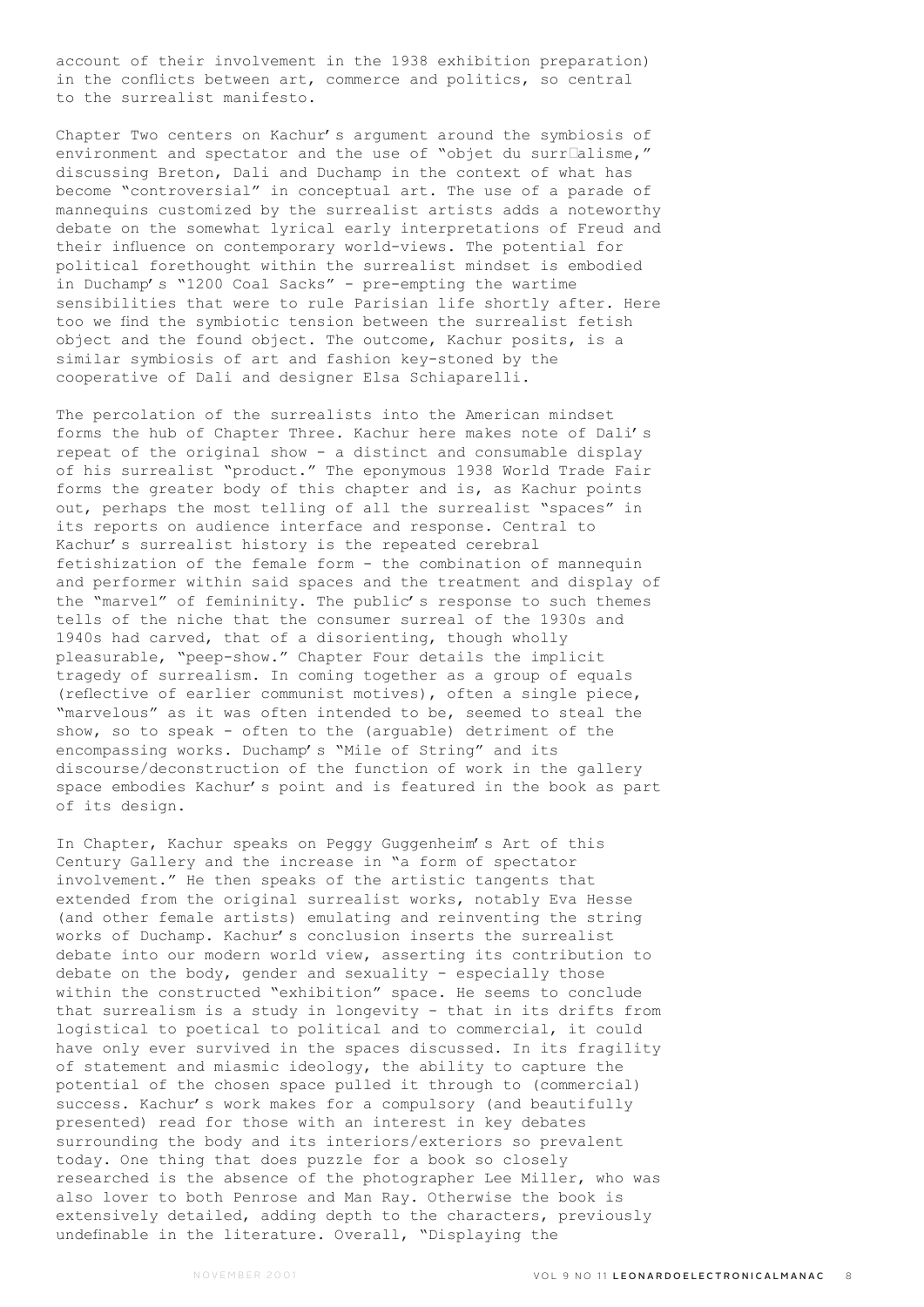Marvelous" is a wholly recommended work for those with a professional interest in the topic.

\*\*\*\*\*\*\*\*\*\*\*\*\*\*\*\*\*\*\*\*\*\*\*\*\*\*\*\*\*\*\*\*\*\*\*\*\*\*\*\*\*\*\*\*\*\*\*\*\*\*\*\*\*\*\*\*\*\*\*\*\*\*\*\*\*\*\*

< SEEINGDRAWING >

Information Technology Research and Development Unit together with project team from Ravensbourne College of Design and Communication, Falmouth College of Arts, University of Ulster Faculty of Art and Design. Publisher: The London Institute, London. DVD-ROM, £50 (including VAT) + £5 postage (approx. U.S.\$80, inc. postage). Information and on-line sales: <www.seeingdrawing.com>.

Reviewed by: Mike Leggett, E-mail: <legart@ozemail.com.au>.

"The most ambitious and extensive interactive learning package on drawing ever produced," claims the packaging hyperbole, but it is actually a modest claim and more than correct. This has to be one of the most complex interactive artworks ever made on disc, and it is a resource and learning tool as well.

For a group of British artists to set out to stimulate and inform an audience about the joys of drawing, using the fundamentals of paper and pencil is no surprise, but for them to utilize advanced contemporary technology - Director and DVD is cutting-edge stuff - is remarkable; to have scored the equivalent of half a million U.S. dollars for production, a triumph.

The outcome is an engrossing entry into the fabled world of the hand-eye-brain artists, the aristocrats of the art world and the true professionals of the arts and graphics tradition. We may have encountered that slight disdain for any technology pre-1800 in the drawing studios of countless art schools, but it is tempered here, unavoidably given the delivery medium, by a message that gently insists that though the superhighways are digital, the skills needed to have them lead somewhere meaningful begin on the drawing-board.

Appropriately, the interactive interface is not cluttered with words. The six initial branches illustrate the directions in which they lead: Drawing as Method, as Reflection, as Understanding, as Instrument, as Fashion and as Exploration plenty of possibilities amongst the foliage of this tree.

So, if you want to start talking about the galaxy of drawing to say, a newly enrolled art student (with stars in the eyes), or anyone burning to put themselves out there, why not begin here, with these headings? Strategy - create the space where a discourse can develop through that gentle correspondence between mouse and screen - on-screen interaction avoids the theatricality of the real-life studio, which can follow in good time. These six spaces are for exploring the practice of drawing, many critical and theoretical issues and examples of outcomes and career paths as experienced by professionals in the various fields. The links between the branches are implied with frequent references to paper, pencil and charcoal. The sciences of perception and cognition are even vividly conveyed with reference to the recent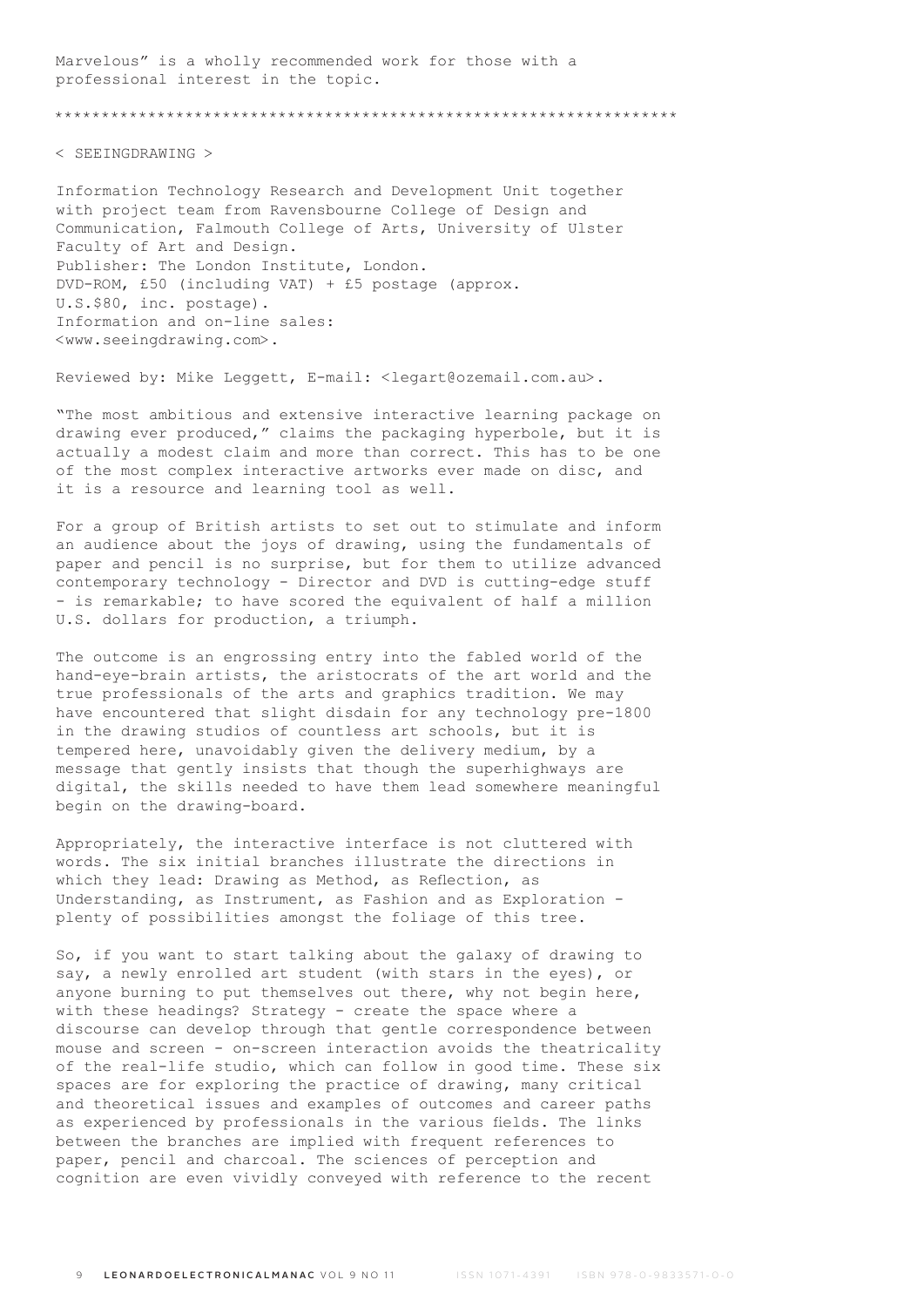research work of John Tchalenko.

Exploration, besides being a branch subject heading, is the modus operandi for this opus. There is a set of sparely designed navigation tools constantly available at the bottom of the screen, including notebook and bookmark devices. However, finding ones way about is initially difficult and one can easily become lost in apparently sprawling areas. For instance, one area, a matrix of bathroom tiles, leads to groupings of aphorisms that perfectly represent the generic drawing teacher's disposition to encapsulate with words (of wisdom) aspects of his or her art. Though groups of slide illustrations are available at various points throughout this apparently randomly generated path, the sum effect is one of the more alienating encounters among the branches of this complex tree, rather like encountering a call center operator reading cues from a computer screen without much desire to engage. Self is represented with a wholly visible matrix - thus the intended metaphors become clearer - populated by single concept words dynamically linked together, or liable to trigger another aphorism. Clearly, as these sound-vision bites are encountered around this galaxy, they are intended to provoke: designers think for us; if they do this well, we use their designs.

The verbal vocabulary of the art school has always been a constant source of fascination and it has clearly been useful to use words, as the dominant culture's preferred tool of communication, to achieve the overall improvement of the student. Clearly, the art teachers who consulted on this project have a well-developed vocabulary in both senses of the word. Words that identify the branches and sub-branches were arrived at by a committee and, besides being snapshots of a certain state of things (including the outcomes of mutual consent), enabled each contributing partner to produce the content for an allotted section during the three-year time of the project's span. Thus, together with an extraordinarily skilled multimedia production team, the user encounters a collaborative artwork with layers of visual, audible and text-based material that conspires to provoke users to itch and scratch at aspects of their encounters with these people - surely this is the oldest trick in the textbook.

There are strong elements of pure didacticism that seeks to update present and future artists and designers with the tools currently available to enlarge the palette of possibilities. The user can try out various principles of Computer-Aided Drawing/Design, from basic transformations to extrusions and sweeps, or can be briefed on the terms used by architects and engineers for the various kinds of sheets and conventions employed in technical drawing.

As a lapsed drawer myself, I marveled in a corner of this galaxy as the ceramicist Peter Meanley, using pen and ink, applied patient method while collecting visual data for the construction of a sculpture based on a vintage Velocette motorbike. Within an elegantly designed interface, we observe from over his shoulder the intensive activity and process that he describes with a language rich in the deliberation of his approach and experience.

=====================================================================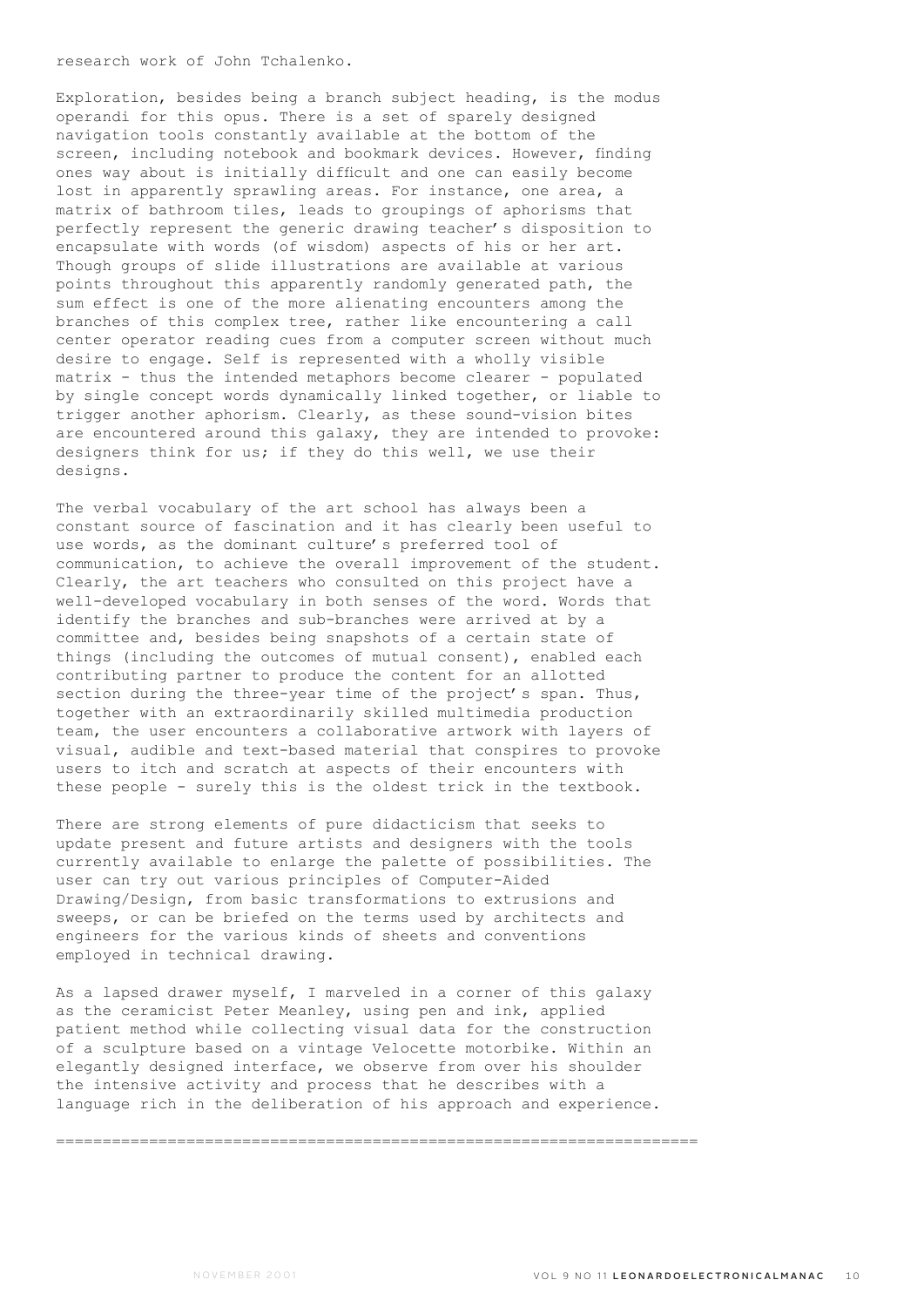=====================================================================

< ISEA 2002 NAGOYA [Orai] - The Eleventh International Symposium on Electronic Art >

27-31 October, 2002, Nagoya, Japan URL: <http://www.isea.jp/e-mail info@isea.jp>

 $\mathcal{L}_\text{max}$  and  $\mathcal{L}_\text{max}$  and  $\mathcal{L}_\text{max}$  and  $\mathcal{L}_\text{max}$  and  $\mathcal{L}_\text{max}$ 

|\_\_\_\_\_\_\_\_\_\_\_\_\_\_\_\_\_\_\_\_\_\_\_\_\_\_\_\_\_\_|

On October 27-31, 2001, the Eleventh International Symposium on Electronic Art (ISEA2002) will take place in the city of Nagoya, Japan.

The Inter-Society for the Electronic Arts was founded in 1990 and is currently based in Amersfoort, Netherlands. ISEA is an international non-profit organization dedicated to the promotion and development of the electronic arts.

ISEA is committed to interdisciplinary and cross-cultural communication/cooperation between the arts and the fields of technology, science education and industry. ISEA2002 will be a major international event for members of the artistic community involved with electronic arts.

ISEA2002 NAGOYA [Orai], the first ISEA symposium in Asia, is expected to include about 1,500 participants, including artists, researchers, engineers and students as well as presentations of over 200 papers and works from 30 countries. Many related exhibitions, concerts, performances and other events are also planned to take place in the Nagoya area during the time of ISEA2002.

Members from communities that have traditionally been under-represented at ISEA are encouraged to identify the new perspectives they can bring to ISEA2002.

## Theme

-----

[Orai] is a Japanese word with many interpretations. It refers to comings and goings, communication, and contact, as well as streets and traffic. About 200 years ago, a book titled "Nagoya Orai" was compiled and published in Nagoya and was used as a kind of textbook for teaching, writing and development of literacy. Through discussions around art and its inter-disciplinary studies, ISEA2002 hopes to provide an opportunity to create a new text and explore new forms of literacy in the electronically networked society.

# Topics

------

Topics of the symposium include theory, Internet and electronic society, art, design, architecture and urbanism, music, performing arts, programming and software, education & literacy as well as the 2002 special topic, [Orai].

### Call For Papers

---------------

ISEA2002 invites papers to be given during the symposium. Proposals for panels, round tables, poster sessions and institutional presentations are also welcome. Papers can range from 20 to 45 minutes. The papers will be published in the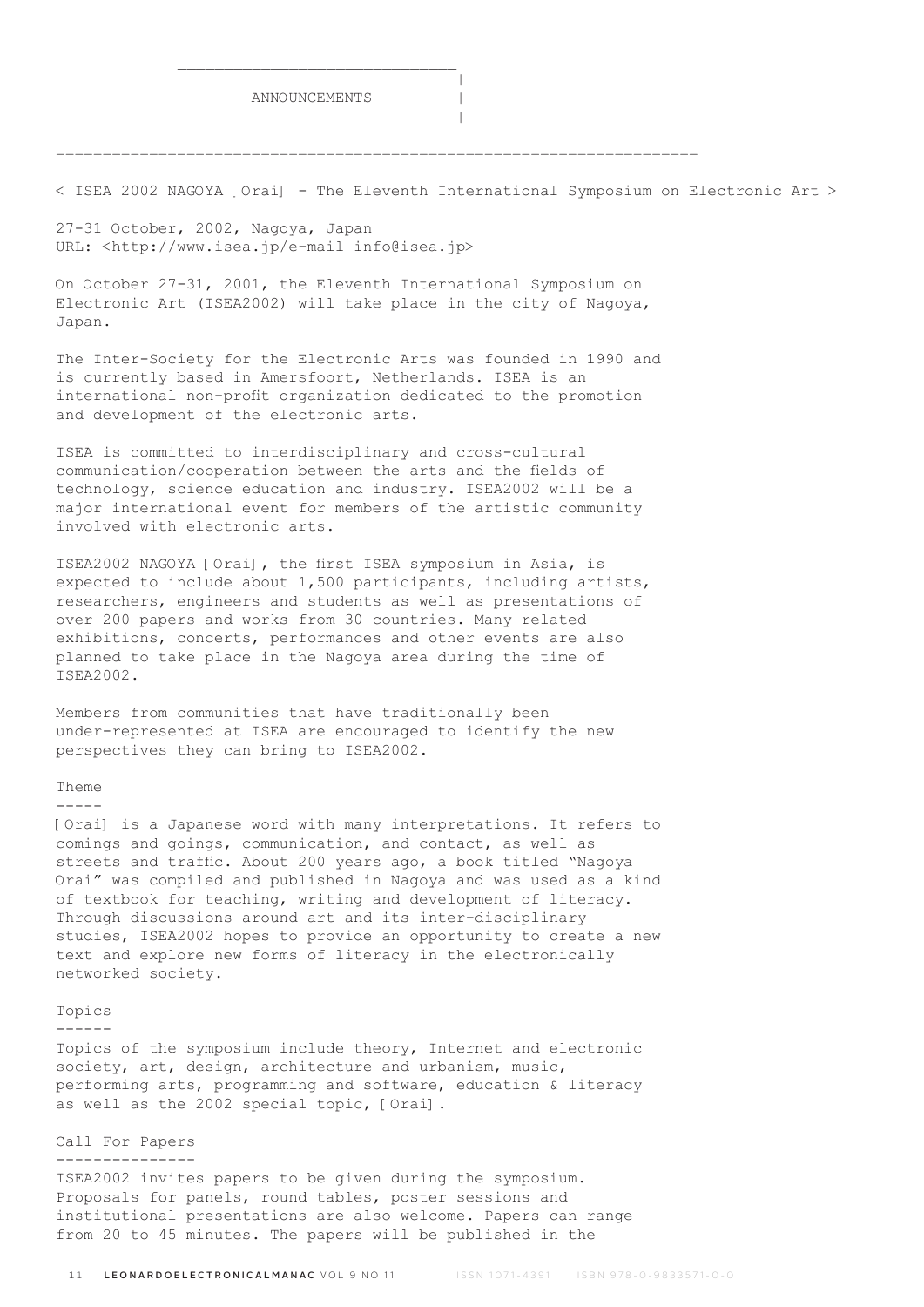ISEA2002 proceedings, to be published for the event. All papers must be original, unpublished and in English. Please note that only submission of an abstract (maximum 500 words, both formats) is required by the deadline (February 28, 2002).

There are also separate calls for workshops, exhibitions, performances and concerts.

## Electronic Theater Information ------------------------------

Contact ISEA2002 NAGOYA Office for further information. Submission guidelines and an entry form are available on our website: <http://www.isea.jp/ e-mail info@isea.jp>

\*\*\*\*\*\*\*\*\*\*\*\*\*\*\*\*\*\*\*\*\*\*\*\*\*\*\*\*\*\*\*\*\*\*\*\*\*\*\*\*\*\*\*\*\*\*\*\*\*\*\*\*\*\*\*\*\*\*\*\*\*\*\*\*\*\*\*

< M.I.R Collaboration >

Leonardo has entered into a collaboration with the Arts Catalyst, V2 and TV Gallery organizations. This consortium seeks to promote and encourage artists' experiments in earth orbit and outer space. Further details on the collaboration can be found at:

<http://www.artscatalyst.org/htm/mir.htm>

A key project of the consortium is the organizing and funding of flights on zero-gravity training flights. Documentation on recent zero-gravity flights by artists can be found at the URL above.

Within this collaboration, Leonardo/OLATS will continue to organize the annual Space Arts workshops in Paris (see http://www.olats.org for further details).

Leonardo is also collaborating with the OURS Foundation to contribute an extensive database documenting space-art projects. If you have projects that you feel should be documented in this database, please send an e-mail to: <leo@mitpress.mit.edu>.

\*\*\*\*\*\*\*\*\*\*\*\*\*\*\*\*\*\*\*\*\*\*\*\*\*\*\*\*\*\*\*\*\*\*\*\*\*\*\*\*\*\*\*\*\*\*\*\*\*\*\*\*\*\*\*\*\*\*\*\*\*\*\*\*\*\*\*

< Stephen Wilson Book Release Party > 3 December, 2001

On 3 December, Leonardo and GroundZero will host the release celebration of the highly-anticipated book by Stephen Wilson, "Information Arts: Intersections of Art, Science and Technology," at the Silicon Valley MicroSoft campus in Mountain View, CA. The book offers the first comprehensive survey of international artists who incorporate concepts and research from mathematics, the physical sciences, biology, kinetics, telecommunications and experimental digital systems such as artificial intelligence and ubiquitous computing. In addition to visual documentation and statements by the artists, Wilson examines relevant art-theoretical writings and explores emerging scientific and technological research likely to be culturally significant in the future. He also provides lists of resources including organizations, publications, conferences, museums, research centers and web sites.

For information on GroundZero, visit <www.GroundZero.org>. For more information, reviews and to pre-order this book, go to <www.amazon.com>. For information on Leonardo, visit our web site: <http://mitpress.mit.edu/Leonardo/>.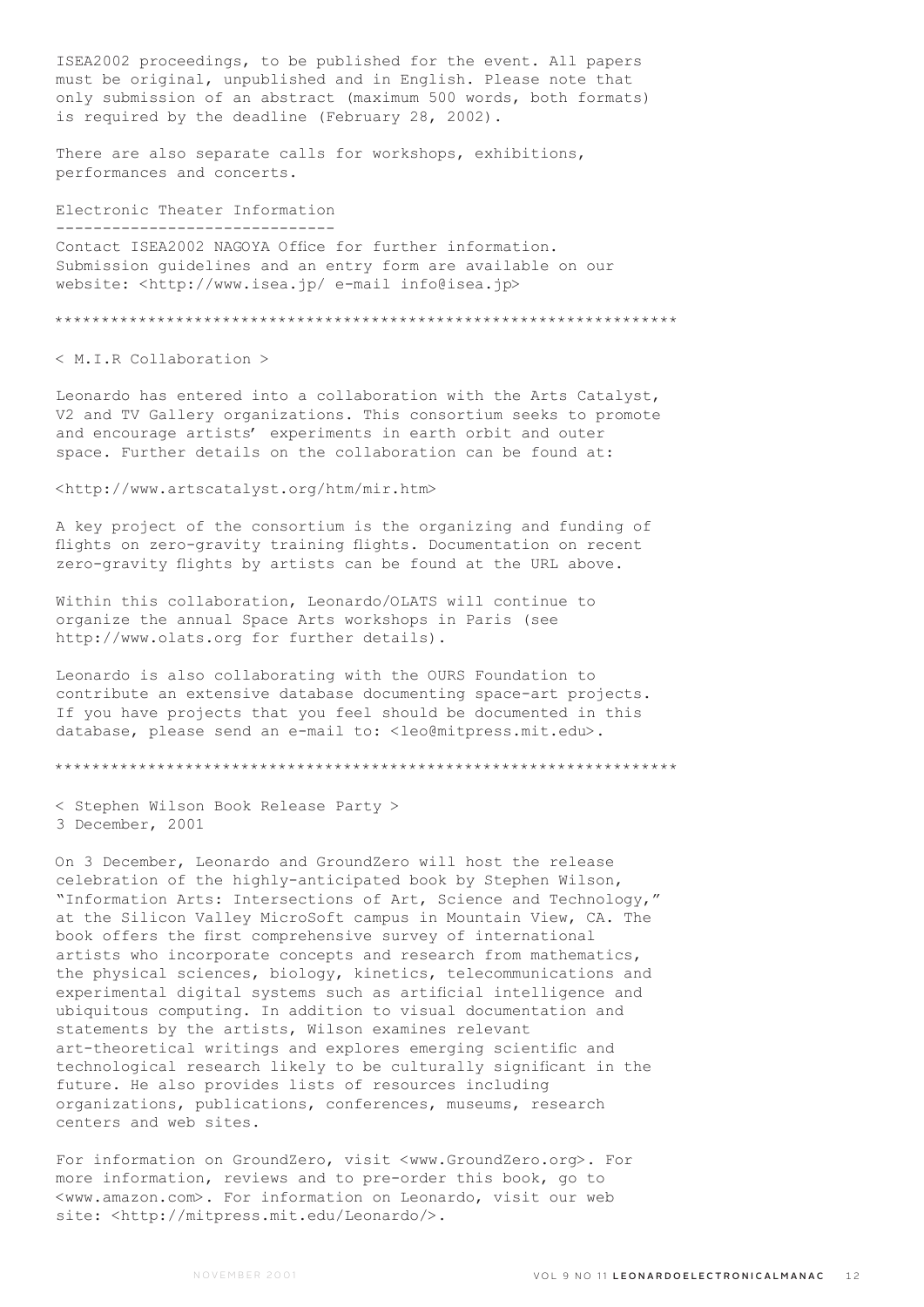| | | LEA | | | WORLD WIDE WEB | | ACCESS | |\_\_\_\_\_\_\_\_\_\_\_\_\_\_\_\_\_\_\_|

The LEA Word Wide Web site contains the LEA archives, including all back issues, the LEA Gallery, the Profiles, Feature Articles, Publications, Opportunities and Announcements. It is accessible using the following URL: <http://mitpress.mit.edu/e-journals/LEA/>

=====================================================================

 $\overline{\phantom{a}}$   $\overline{\phantom{a}}$   $\overline{\phantom{a}}$   $\overline{\phantom{a}}$   $\overline{\phantom{a}}$   $\overline{\phantom{a}}$   $\overline{\phantom{a}}$   $\overline{\phantom{a}}$   $\overline{\phantom{a}}$   $\overline{\phantom{a}}$   $\overline{\phantom{a}}$   $\overline{\phantom{a}}$   $\overline{\phantom{a}}$   $\overline{\phantom{a}}$   $\overline{\phantom{a}}$   $\overline{\phantom{a}}$   $\overline{\phantom{a}}$   $\overline{\phantom{a}}$   $\overline{\$  | PUBLISHING & | | SUBSCRIPTION | | INFORMATION | |\_\_\_\_\_\_\_\_\_\_\_\_\_\_\_\_\_|

Editorial Address: Leonardo 425 Market St., Second Floor San Francisco, CA 94105 **IISA** E-mail: <leo@mitpress.mit.edu>

Copyright (2001), Leonardo, the International Society for the Arts, Sciences and Technology

All Rights Reserved.

Leonardo Electronic Almanac is published by:

The MIT Press Journals Five Cambridge Center Cambridge, MA 02142 U.S.A.

Re-posting of the content of this journal is prohibited without permission of Leonardo/ISAST, except for the posting of news and events listings which have been independently received. Leonardo/ISAST and the MIT Press give institutions permission to offer access to LEA within the organization through such resources as restricted local gopher and mosaic services. Open access to other individuals and organizations is not permitted.

< Ordering Information >

Leonardo Electronic Almanac is free to Leonardo/ISAST members and to subscribers to the journal Leonardo for the 2001 subscription year. The rate for Non-Leonardo individual subscribers is \$35.00, and for Non-Leonardo institutional subscribers the rate is \$75.00. All subscriptions are entered for the calendar year only.

Send orders to: <journals-orders@mit.edu>

Please include full mailing address or MIT Press account number, telephone and fax numbers, and e-mail address. Please send VISA/MasterCard information as well.

 $\_$  , and the set of the set of the set of the set of the set of the set of the set of the set of the set of the set of the set of the set of the set of the set of the set of the set of the set of the set of the set of th